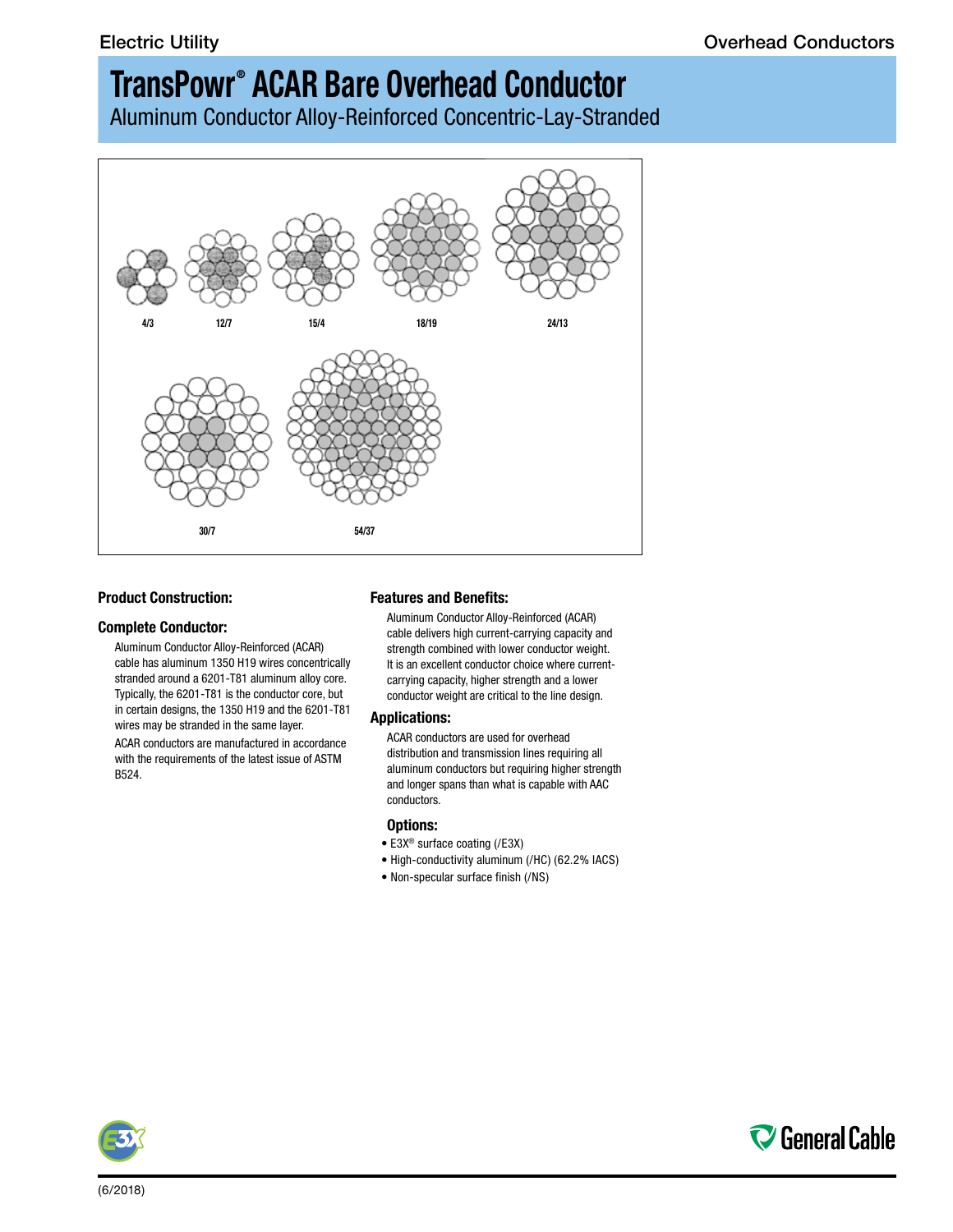# **TransPowr ® ACAR Bare Overhead Conductor**

Aluminum Conductor Alloy-Reinforced Concentric-Lay-Stranded

| ACAR, CONCENTRIC-LAY-STRANDED (MECHANICAL PROPERTIES) |                                       |           |                                           |        |                       |                                     |                                    |       |                                               |                                   |                             |                              |
|-------------------------------------------------------|---------------------------------------|-----------|-------------------------------------------|--------|-----------------------|-------------------------------------|------------------------------------|-------|-----------------------------------------------|-----------------------------------|-----------------------------|------------------------------|
|                                                       | <b>STRANDING</b><br>NO. X DIA. INCHES |           | <b>CROSS-SECTION</b><br><b>SO. INCHES</b> |        |                       | APPROX. WEIGHT<br><b>LB/1000 FT</b> | <b>PERCENT</b><br><b>BY WEIGHT</b> |       |                                               | <b>STANDARD PACKAGES (1)</b>      |                             |                              |
| SIZE AWG<br><b>OR kcmil</b>                           |                                       | ALLOY     | <b>TOTAL</b>                              | AL     | 0.D.<br><b>INCHES</b> | <b>TOTAL</b>                        | AL.                                | ALLOY | <b>RATED</b><br><b>STRENGTH</b><br><b>LBS</b> | <b>REEL</b><br><b>DESIGNATION</b> | <b>WEIGHT</b><br><b>LBS</b> | <b>LENGTH</b><br><b>FEET</b> |
|                                                       |                                       |           |                                           |        |                       |                                     |                                    |       |                                               |                                   |                             |                              |
| 503.6                                                 | 15x0.1628                             | 4x0.1628  | 0.3955                                    | 0.3123 | 0.814                 | 472                                 | 79.03                              | 20.97 | 10500                                         | NR 66.28                          | 3800                        | 8030                         |
| 587.2                                                 | 15x0.1758                             | 4x0.1758  | 0.4612                                    | 0.3641 | 0.879                 | 550                                 | 79.03                              | 20.97 | 12200                                         | NR 66.28                          | 4430                        | 8030                         |
| 649.5                                                 | 18x0.1325                             | 19x0.1325 | 0.5102                                    | 0.2481 | 0.927                 | 607                                 | 48.77                              | 51.23 | 16600                                         | NR 66.28                          | 4200                        | 6890                         |
| 653.1                                                 | 12x0.1854                             | 7x0.1854  | 0.5129                                    | 0.3240 | 0.927                 | 611                                 | 63.28                              | 36.72 | 15400                                         | RMT 84.45                         | 6070                        | 9910                         |
| 739.8                                                 | 18x0.1414                             | 19x0.1414 | 0.5810                                    | 0.2827 | 0.990                 | 692                                 | 48.78                              | 51.22 | 18800                                         | RMT 90.45                         | 9020                        | 13010                        |
| 853.7                                                 | 30x0.1519                             | 7x0.1519  | 0.6705                                    | 0.5436 | 1.063                 | 799                                 | 81.16                              | 18.84 | 17500                                         | RMT 96.60                         | 14500                       | 18000                        |
| 853.7                                                 | 24x0.1519                             | 13x0.1519 | 0.6705                                    | 0.4349 | 1.063                 | 799                                 | 64.98                              | 35.02 | 19300                                         | RMT 96.60                         | 14500                       | 18000                        |
| 927.2                                                 | 24x0.1583                             | 13x0.1583 | 0.7282                                    | 0.4724 | 1.108                 | 867                                 | 64.98                              | 35.02 | 20900                                         | RMT 90.45                         | 9050                        | 10400                        |
| 1024.5                                                | 30x0.1664                             | 7x0.1664  | 0.8046                                    | 0.6524 | 1.165                 | 959                                 | 81.16                              | 18.84 | 20900                                         | RMT 96.60                         | 14500                       | 15000                        |
| 1024.5                                                | 24x0.1664                             | 13x0.1664 | 0.8046                                    | 0.5219 | 1.165                 | 959                                 | 64.98                              | 35.02 | 23100                                         | RMT 96.60                         | 14500                       | 15000                        |
| 1080.6                                                | 24x0.1709                             | 13x0.1709 | 0.8487                                    | 0.5505 | 1.196                 | 1011                                | 64.98                              | 35.02 | 24400                                         | RMT 96.60                         | 15800                       | 15600                        |
| 1080.6                                                | 18x0.1709                             | 19x0.1709 | 0.8487                                    | 0.4129 | 1.196                 | 1010                                | 48.77                              | 51.23 | 27200                                         | RMT 96.60                         | 15800                       | 15600                        |
| 1109.0                                                | 30x0.1731                             | 7x0.1731  | 0.8707                                    | 0.7063 | 1.212                 | 1038                                | 81.17                              | 18.83 | 22700                                         | RMT 96.60                         | 14500                       | 13850                        |
| 1109.0                                                | 24x0.1731                             | 13x0.1731 | 0.8707                                    | 0.5650 | 1.212                 | 1038                                | 64.99                              | 35.01 | 25000                                         | RMT 96.60                         | 14500                       | 13850                        |
| 1172.0                                                | 30x0.1780                             | 7x0.1780  | 0.9207                                    | 0.7463 | 1.246                 | 1097                                | 81.15                              | 18.85 | 24000                                         | RMT 96.60                         | 15900                       | 14400                        |
| 1172.0                                                | 18x0.1780                             | 19x0.1780 | 0.9207                                    | 0.4477 | 1.246                 | 1096                                | 48.76                              | 51.24 | 29500                                         | RMT 96.60                         | 15900                       | 14400                        |
| 1198.0                                                | 30x0.1799                             | 7x0.1799  | 0.9410                                    | 0.7630 | 1.260                 | 1122                                | 81.17                              | 18.83 | 24500                                         | RMT 96.60                         | 14500                       | 12850                        |
| 1198.0                                                | 24x0.1799                             | 13x0.1799 | 0.9410                                    | 0.6104 | 1.260                 | 1121                                | 65.00                              | 35.00 | 27100                                         | RMT 96.60                         | 14500                       | 12850                        |
| 1277.0                                                | 54x0.1447                             | 7x0.1447  | 1.0031                                    | 0.8879 | 1.302                 | 1196                                | 88.58                              | 11.42 | 24600                                         | RMT 96.60                         | 14400                       | 12000                        |
| 1277.0                                                | 42x0.1447                             | 19x0.1447 | 1.0031                                    | 0.6905 | 1.302                 | 1195                                | 68.96                              | 31.04 | 28400                                         | RMT 96.60                         | 14400                       | 12000                        |
| 1361.5                                                | 54x0.1494                             | 7x0.1494  | 1.0693                                    | 0.9466 | 1.345                 | 1275                                | 88.58                              | 11.42 | 26300                                         | RMT 96.60                         | 14400                       | 11250                        |
| 1534.4                                                | 42x0.1586                             | 19x0.1586 | 1.2051                                    | 0.8298 | 1.427                 | 1436                                | 68.96                              | 31.04 | 33800                                         | RMT 96.60                         | 14400                       | 10000                        |
| 1703.0                                                | 48x0.1671                             | 13x0.1671 | 1.3377                                    | 1.0524 | 1.504                 | 1594                                | 78.77                              | 21.23 | 34600                                         | RMT 96.60                         | 14400                       | 9000                         |
| 1798.0                                                | 42x0.1717                             | 19x0.1717 | 1.4124                                    | 0.9722 | 1.545                 | 1683                                | 68.96                              | 31.04 | 39600                                         | RMT 96.60                         | 15600                       | 9200                         |
| 1933.0                                                | 42x0.1780                             | 19x0.1780 | 1.5180                                    | 1.0454 | 1.602                 | 1809                                | 68.97                              | 31.03 | 42500                                         | RMT 96.60                         | 16700                       | 9200                         |
| 2338.0                                                | 42x0.1958                             | 19x0.1958 | 1.8367                                    | 1.2642 | 1.762                 | 2209                                | 68.95                              | 31.05 | 51500                                         | RMT 96.60                         | 16700                       | 7500                         |
| 2338.0                                                | 48x0.1958                             | 13x0.1958 | 1.8367                                    | 1.4447 | 1.762                 | 2210                                | 78.77                              | 21.23 | 47500                                         | RMT 96.60                         | 16700                       | 7500                         |
| 2493.0                                                | 54x0.1655                             | 37x0.1655 | 1.9576                                    | 1.1620 | 1.821                 | 2355                                | 59.47                              | 40.53 | 57600                                         | RMT 96.60                         | 15400                       | 6500                         |
| 2493.0                                                | 72x0.1655                             | 19x0.1655 | 1.9577                                    | 1.5491 | 1.821                 | 2357                                | 79.21                              | 20.79 | 50400                                         | RMT 96.60                         | 15400                       | 6500                         |

(1) Weights shown are for conductor only and do not include the reel. Normal length and shipping tolerances apply.<br>Dimensions and weights not designated minimum or maximum are nominal values and subject to manufacturing to